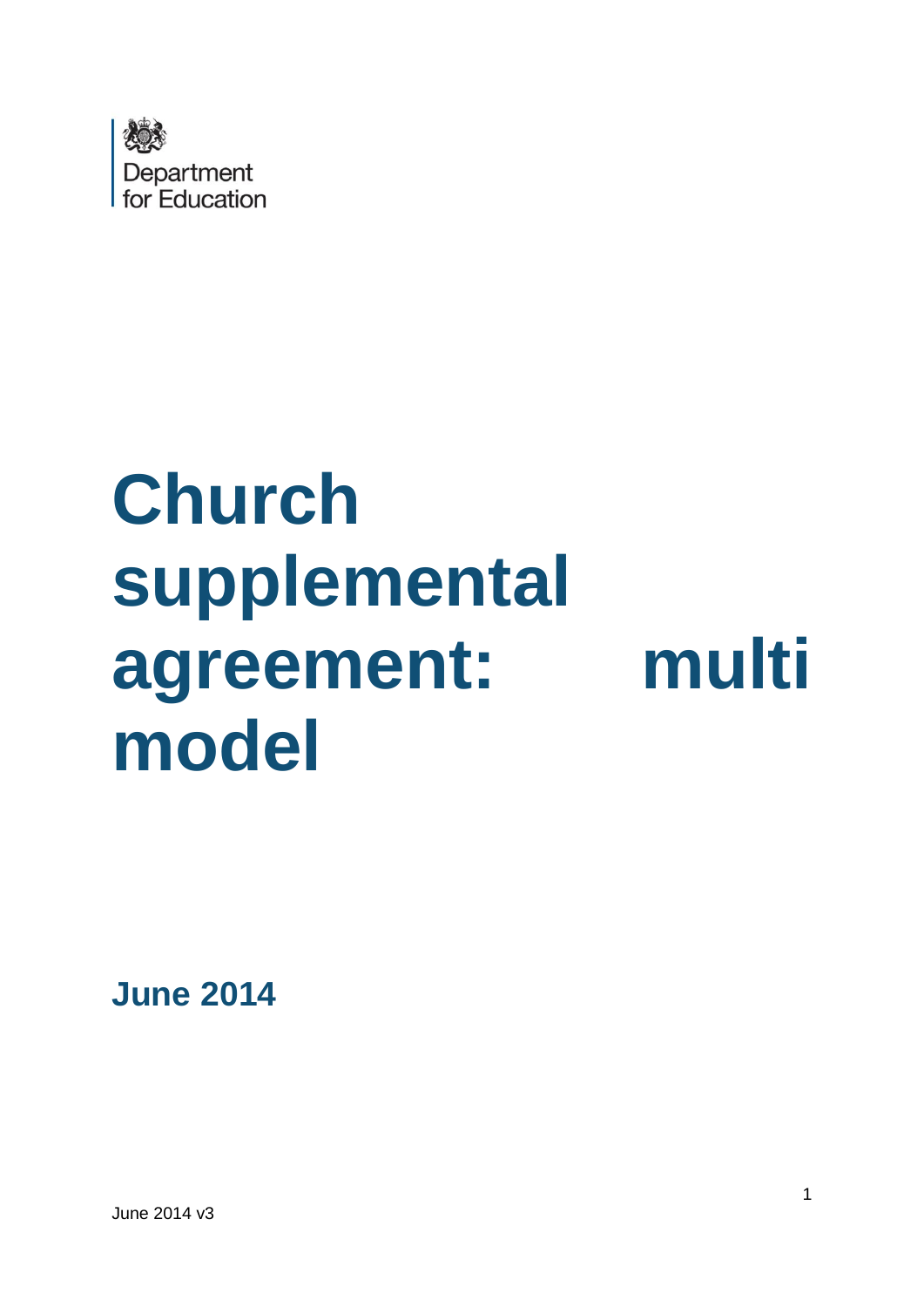## **Contents**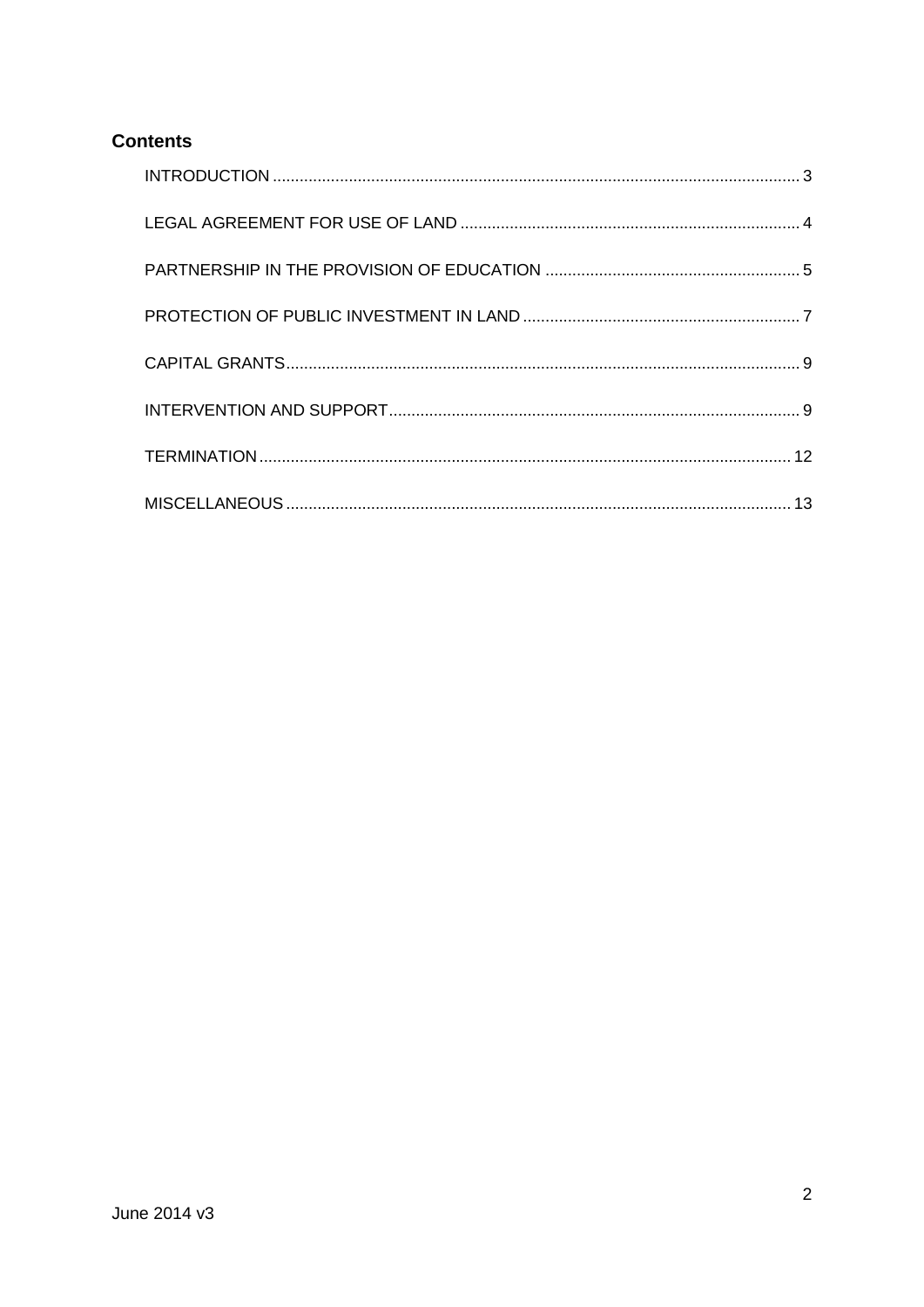## <span id="page-2-0"></span>**INTRODUCTION**

- 1) This Agreement is being entered into in acknowledgement of the consent hereby given by Birmingham Roman Catholic Diocesan Trustees Registered as trustee of Birmingham Diocesan Trust (registered charity number 234216 )(the "**Trustees**") to the conversion of …………………………………. School to an academy and the completion of a Supplemental Funding Agreement (the "**Supplemental Funding Agreement**") which, with its Master Funding Agreement (the "**Master Funding Agreement**") dated 2017 (together (the "**Funding Agreement**") are made under section 1 of the Academies Act 2010 each between the Secretary of State for Education ("the **Secretary of State**") and …………………………………………………. ("the **Company**").
- 2) This Agreement is made between the Secretary of State and the Trustees.
- 3) The Archbishop of Birmingham of Archbishop's House 8 Shadwell Street Birmingham B4 6EY (the "appropriate diocesan authority" for the Academy for the purposes of the Education Acts (which shall include the Academies Act 2010)) is also a party to this Agreement in recognition of his role in relation to the Academy ("the **Diocesan Authority**").
- 4) The Company is also a party to this Agreement and acknowledges the commitments made by both the Secretary of State and the Trustees as well as itself making certain commitments.
- 5) In this Agreement the following words and expressions shall have the following meanings:-

"**Articles of Association**" means the Memorandum and Articles of Association of the Company for the time being in force;

"**Capital Grant**" has the meaning given to it in clause 37 of the Master Funding Agreement;

"**DfE**" means Department for Education and any successor;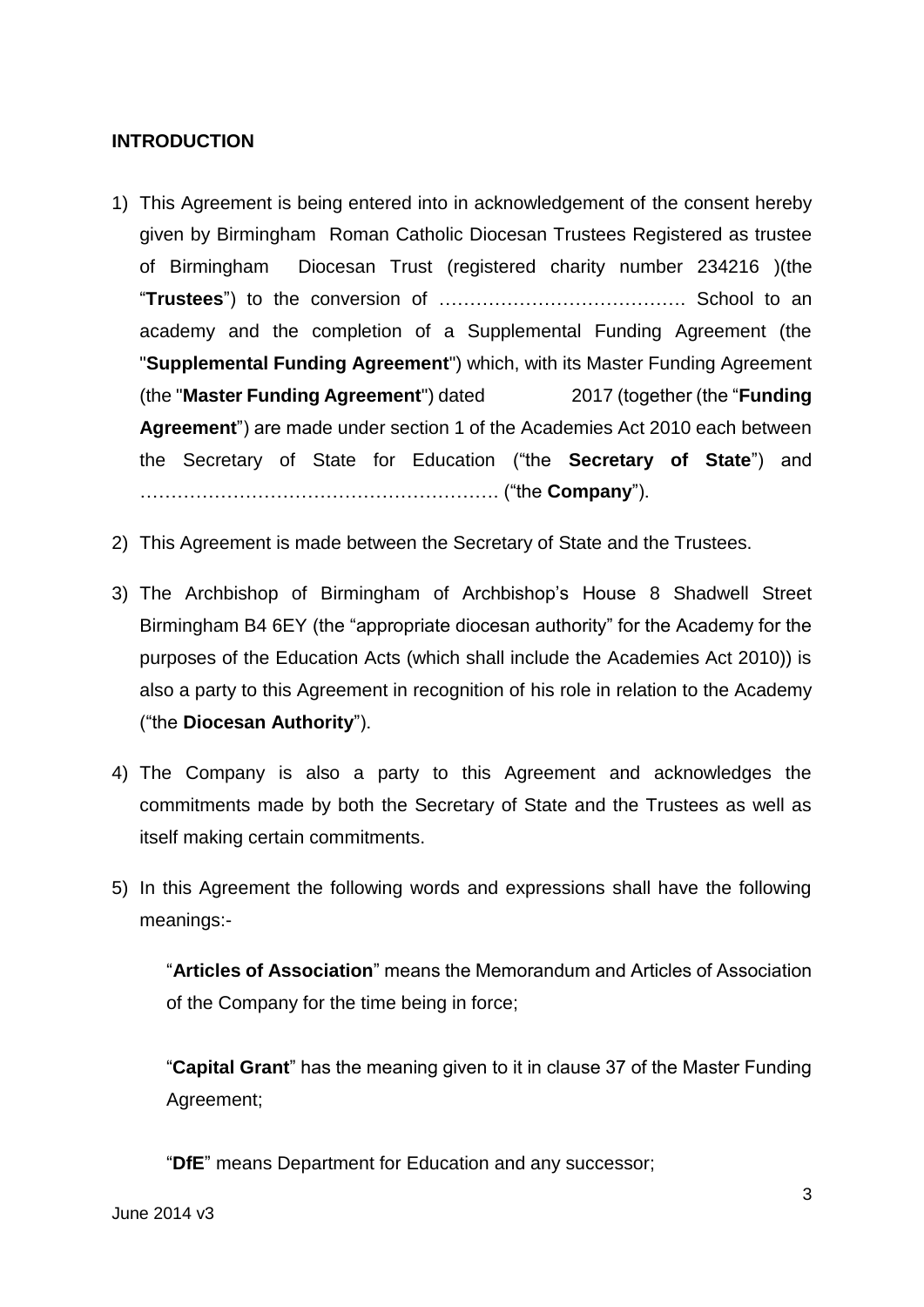"**Directors**" means the directors of the Company appointed pursuant to the Articles of Association;

"**Insured Risks**" means fire, lightning, explosion, earthquake, storm, tempest, flood, subsidence, landslip, heave, impact, terrorism, bursting or overflowing of water tanks and pipes, damage by aircraft and other aerial devices or articles dropped there from, riot and civil commotion, labour disturbance and malicious damage and such other risks as the Trustees insure against from time to time subject in all cases to any exclusions or limitations as may from time to time be imposed by the insurers or underwriters;

"**Land**" means the land (including for the avoidance of doubt all buildings, structures landscaping and other erections) owned by the Trustees situated at and known as …………………………………….. and being part of land registered under title number …………………………………… from which the Academy operates as shown edged red on the attached plan.

6) The Interpretation Act 1978 shall apply for the interpretation of this Agreement as it applies for the interpretation of an Act of Parliament, and references to:

"party" means any party to this Agreement;

"persons" includes a body of persons, corporate or incorporate;

"school" shall where the context so admits be references to the Academy.

7) Expressions defined in this Agreement shall have the same meaning where used in any Annex to this Agreement.

#### <span id="page-3-0"></span>**LEGAL AGREEMENT FOR USE OF LAND**

- 8) In consideration of:
	- a) the Company undertaking to the Secretary of State to establish and maintain,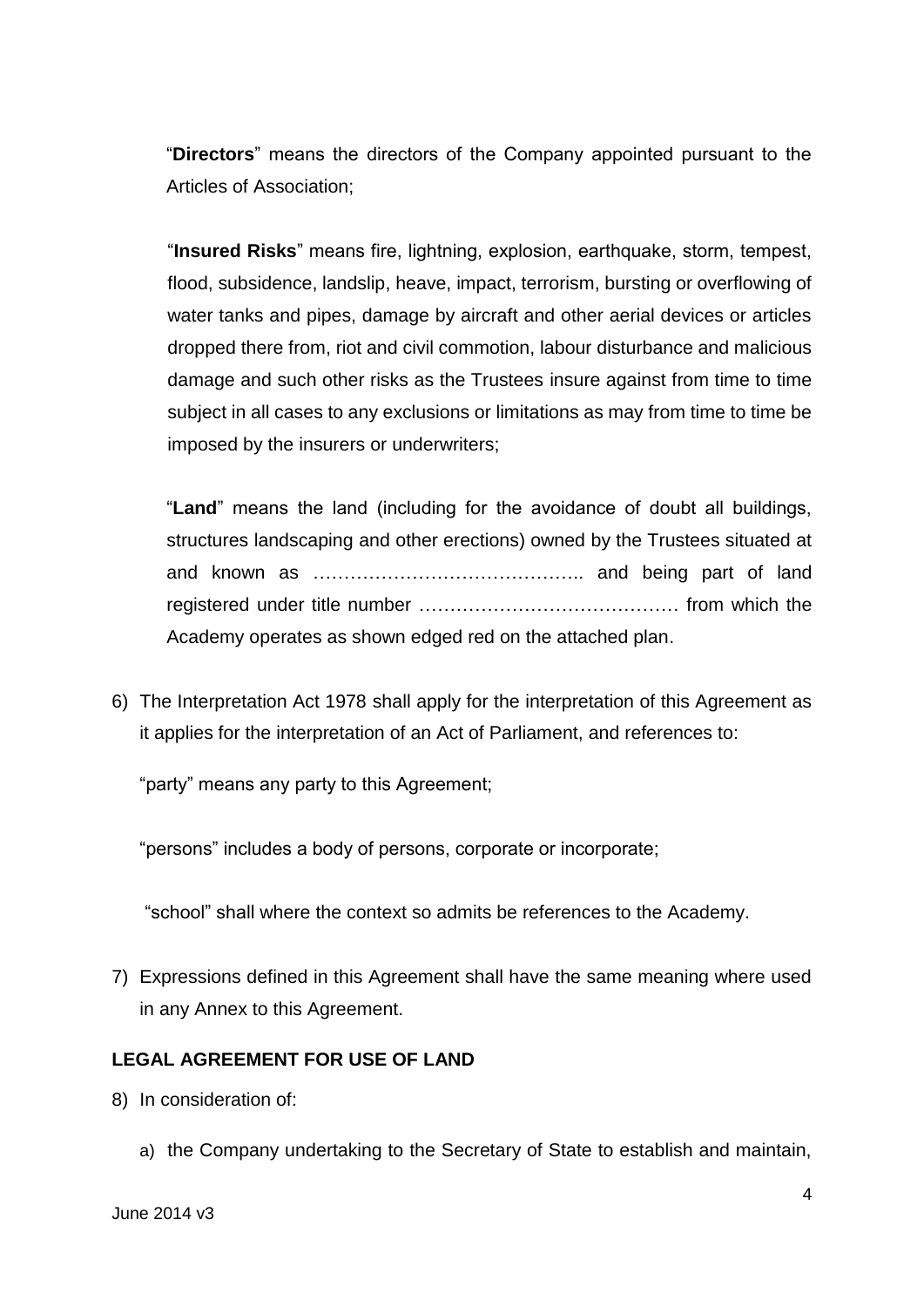and to carry on or provide for the carrying on of, an independent school in England to be known as ………………………………………….. ("the Academy") and having such characteristics as are referred to in clause 12 of the Master Funding Agreement and in the Articles of Association; and

- b) the Secretary of State:
	- i. agreeing to make payments to the Company in accordance with the conditions and requirements set out in the Funding Agreement, and
	- ii. undertaking to the Trustees and Diocesan Authority as set out in this Agreement;

the Trustees undertake to the Secretary of State to make the Land available for use by the Company in a manner consistent with any restrictions imposed on the Trustees at law and pursuant to any trust deed governing the Trustees' ownership of the Land and with the terms of this Agreement.

- 9) This Agreement shall commence on the date hereof and shall subject to clause 10 (and except in respect of clause 16) continue in force until the earlier of:
	- a) the termination of the Supplemental Funding Agreement; and
	- b) the date upon which any termination of this Agreement arises pursuant to clause 24.
- 10)The termination of this Agreement howsoever arising is without prejudice to the rights, duties and liabilities of any party hereto accrued prior to termination.
- 11)Clause 16 of this Agreement shall continue to apply for as long as the Secretary of State has power to exercise any discretion in relation to the Land pursuant to Schedule 1 of the Academies Act 2010.

#### <span id="page-4-0"></span>**PARTNERSHIP IN THE PROVISION OF EDUCATION**

12)This Agreement recognises the desire of the parties to foster the development and provision of high quality education in particular at the Academy and in the area which it serves and the parties acknowledge the commitment being made by each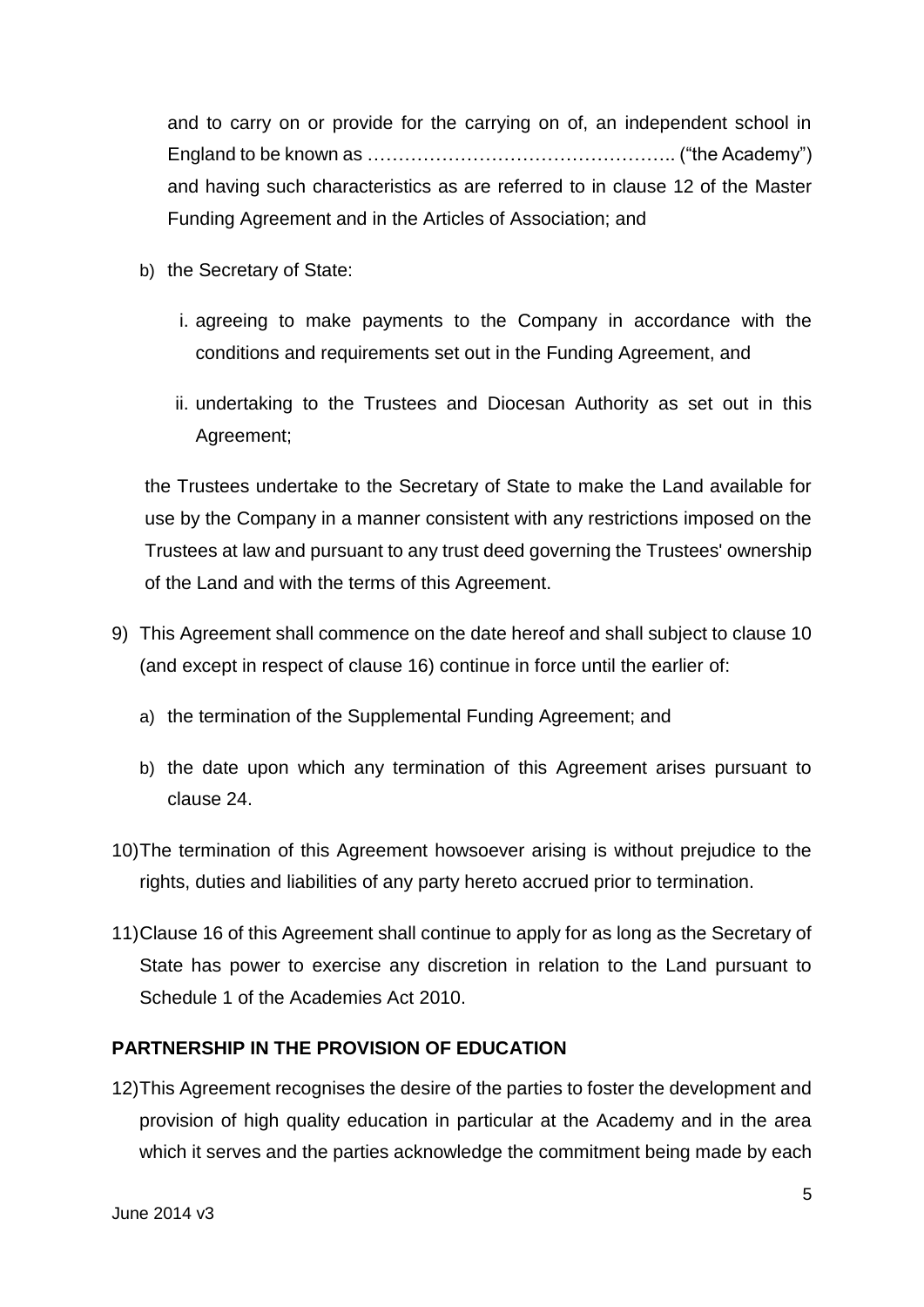to this aim. Recognising the Trustees' and the Diocesan Authority's respective strategic roles in the provision of education through its family of Catholic schools both in relation to the Academy and more generally (which role has been acknowledged in but is not derived from the Education Acts (as defined pursuant to the Education Act 1996)), the Secretary of State acknowledges the value of :

- a) maintaining a good working relationship between the parties at all levels, and
- b) the support (financial and otherwise) provided to the Company by the Trustees and Diocesan Authority; and

agrees:

- (A) to consider the use of his intervention powers as set out in the Funding Agreement if requested to do so in writing by the Diocesan Authority in consequence of (i) unacceptable standards as measured by the relevant statutory denominational inspection using criteria equivalent to those triggering the right to serve a Termination Warning Notice under the Funding Agreement or (ii) a serious breakdown in the way the Academy is managed or governed such that the ethos requirements of designation or as reflected in the Funding Agreement are no longer being complied with; and
- (B) to maintain an open and frank dialogue with the Trustees and Diocesan Authority so that any matters that in the reasonable opinion of the parties may have a significant effect on the running of the Academy as a Catholic school shall be discussed in an appropriate manner recognising each party's viewpoint.
- 13)Provided that, whilst recognising the desire of the parties to work together in good faith and with mutual respect, nothing in this Agreement shall:
	- a) interfere with the right of each party to arrange its affairs in whatever manner it considers fit in order to perform its obligations under this Agreement in the manner in which it considers to be the most effective and efficient;
	- b) oblige any party to incur any additional cost or expense or suffer any undue loss in the proper performance of its obligations under this Agreement;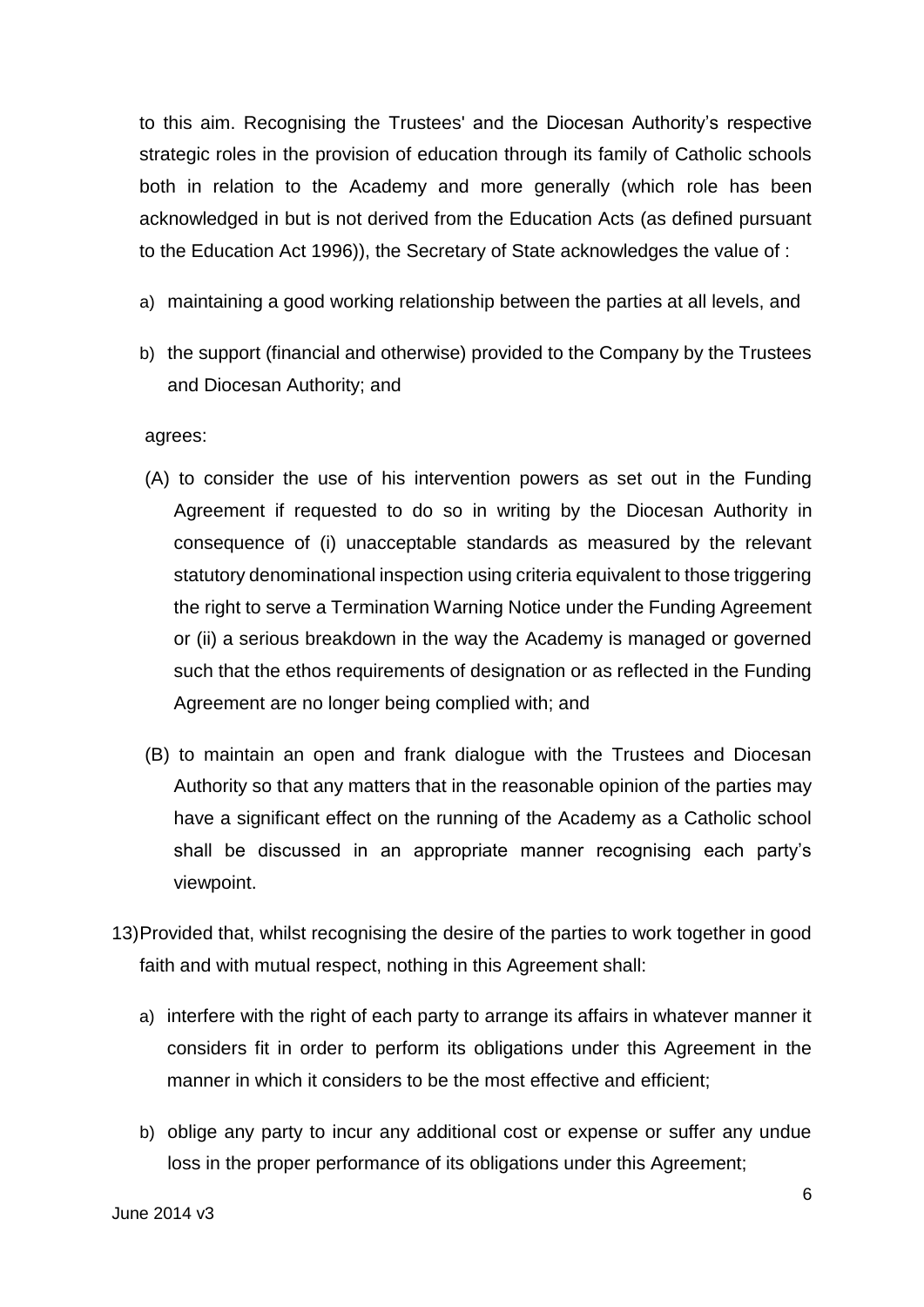c) fetter the discretion of either party to meet or fulfil its legal obligations including any statutory obligations.

## <span id="page-6-0"></span>**PROTECTION OF PUBLIC INVESTMENT IN LAND**

14A) Whilst the Academy operates from the Land otherwise than pursuant to a lease between the Trustees and the Company and in recognition of the funding provided by the Secretary of State to the Company for the running costs of the Academy, including, but not limited to, grant advanced for the purposes of enabling repairs, servicing, maintenance and arranging for appropriate insurance of any buildings on the Land and its grounds, provided that the Company meets the cost of such repairs, servicing, maintenance and insurance, the Trustees will:

- a) facilitate any maintenance, upkeep or replacement of any buildings or facilities on the Land by the Company so that the Company may keep the Land clean and tidy and may make good any damage it causes to the Land and / or any deterioration to the condition of the Land consequent upon its use of the same that may arise from the date of this Agreement;
- b) keep the Land insured in the joint names of the Company and the Trustees with a reputable insurance office against loss or damage by the Insured Risks in the sum the Company is advised represents the reinstatement value of the Land from time to time;
- c) pay the premiums for insurance promptly as they become due and maintain in force the policies of insurance on the Land;
- d) following the incidence of damage to or destruction of the Land and subject to receipt of all necessary consents licences permissions and the like apply the proceeds of the policy of the insurance received for those purposes in rebuilding and reinstating the Land (provided that this clause should be satisfied if the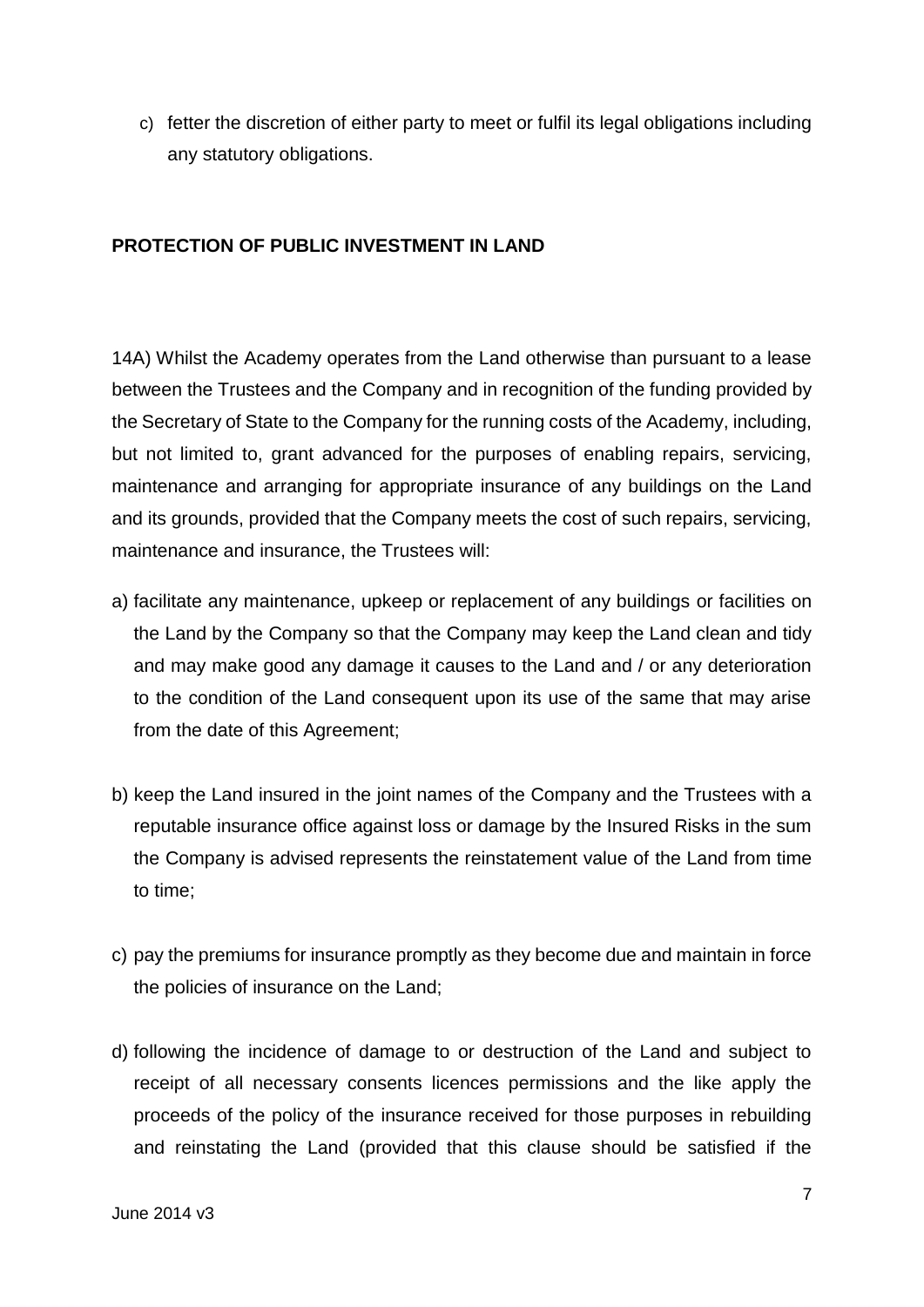Company and/or the Trustees provides premises not necessarily identical to the Land as the same existing prior to such damage or destruction occurring) as soon as may be reasonably practicable;

- e) produce to the Secretary of State a copy of the insurance policy whenever reasonably requested and the receipt for the last or other evidence of renewal and up to date details of the amount of cover (but no more often than once in any period of 12 months in both cases);
- f) not knowingly do anything whereby any policy of insurance relating to the Land may become void or voidable; and
- g) insure against liability in respect of property owners' and third party risks including occupiers liability.
- 14B) To meet all of their obligations under clause 14A (b) to (g) above the Trustees may, at their discretion, consent to the Company becoming a member of the Risk Protection Arrangement
- 15)While the Academy operates from the Land or part of it pursuant to a lease between the Trustees and the Company in so far as clause 14 regulates occupation the terms of the lease shall prevail.
- 16)In the exercise of any discretion that the Secretary of State shall have either in relation to the Land as a consequence of this agreement or pursuant to Schedule 1 of the Academies Act 2010, the Secretary of State agrees to comply with any guidance issued by him in relation to the disposal of publicly funded land that is no longer to be used for the Academy.
- 17)In relation to any land owned or leased by the Company (excluding any land leased to the Company by the Trustees), the Secretary of State agrees not to give consent to any disposal or grant of security in respect of such land to the Company as envisaged in the Supplemental Funding Agreement without first consulting the Trustees and the Diocesan Authority and having due regard to any concerns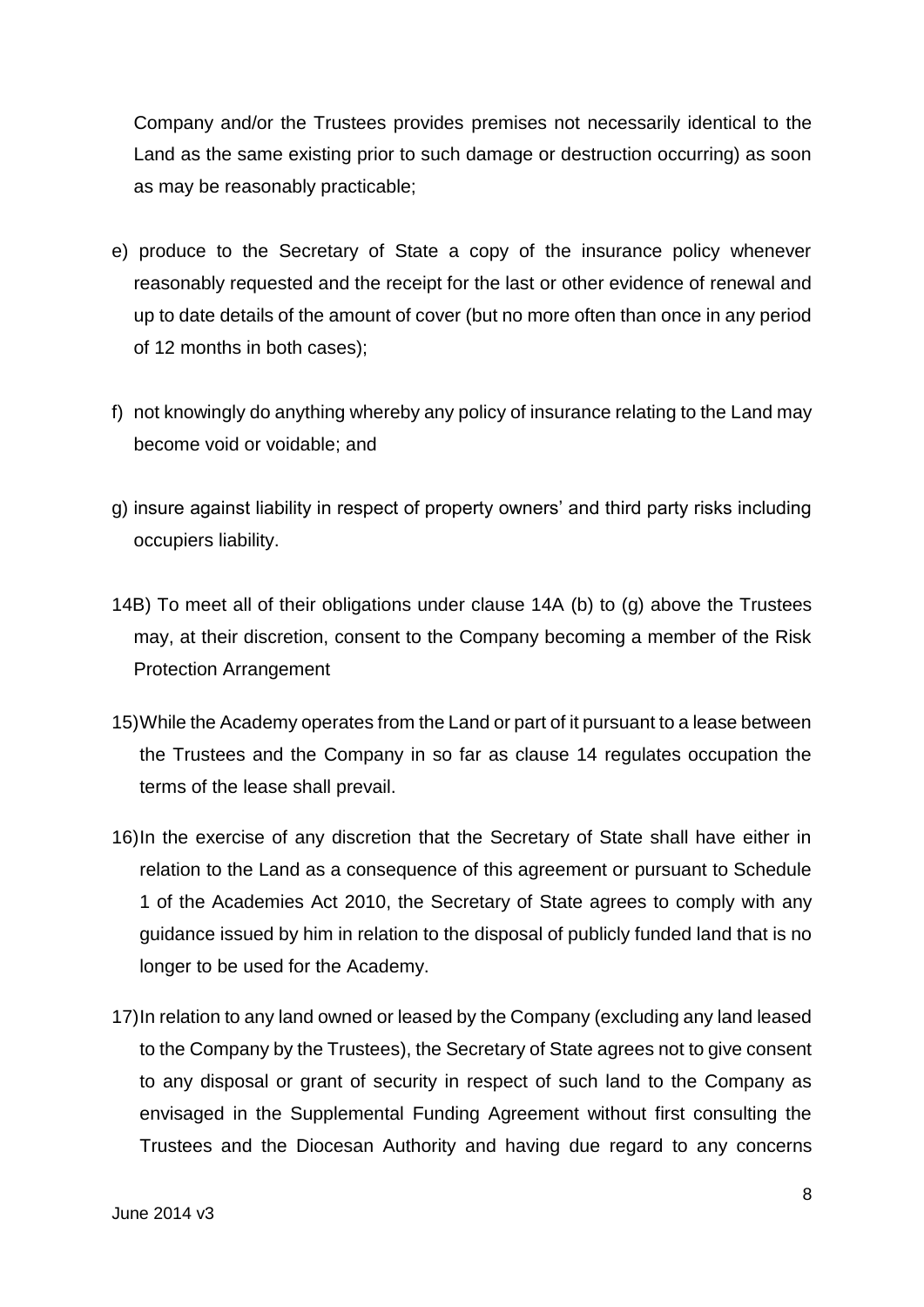expressed by the Trustees and the Diocesan Authority.

## <span id="page-8-0"></span>**CAPITAL GRANTS**

- 18)The Trustees and the Diocesan Authority acknowledge the Secretary of State's power to pay Capital Grant to the Company and in recognition of the Trustees' and the Diocesan Authority's interest in any Capital Grant paid in relation to expenditure on Land, the Secretary of State commits to the following:
	- a) to acknowledging the Trustees' and the Diocesan Authority's right to consent to the carrying out of any works to Land which are to be paid for from any Capital Grant;
	- b) to recognise the Trustees' and the Diocesan Authority's interest in ensuring that any works to Land are carried out properly and that the Trustees and the Diocesan Authority may be procuring or providing support to the Company in the procurement of such works.
- 19)To the extent that the Secretary of State considers it necessary, in order to protect the value of any future public investment in the Land and in recognition of the Trustees and the Diocesan Authority allowing the Land to be used for the purposes of the Academy, then the Secretary of State may require the Company and the Trustees and the Diocesan Authority to enter into a further agreement in relation to such further public investment and Capital Grant. If the Secretary of State determines such further agreement is required, then the parties agree to negotiate in good faith with a view to reaching agreement to enable such Capital Grant, and future public investment, to be paid.

## <span id="page-8-1"></span>**INTERVENTION AND SUPPORT**

20)The Trustees and the Diocesan Authority acknowledge the Secretary of State's right to terminate either the Supplemental Funding Agreement or the Master Funding Agreement in the circumstances envisaged in the Funding Agreement. The Secretary of State agrees with the Trustees and the Diocesan Authority before taking any such action and in particular serving any Termination Warning Notice to notify the Trustees and the Diocesan Authority that he intends to take action giving his reasons for such action and to allow the Trustees and the Diocesan Authority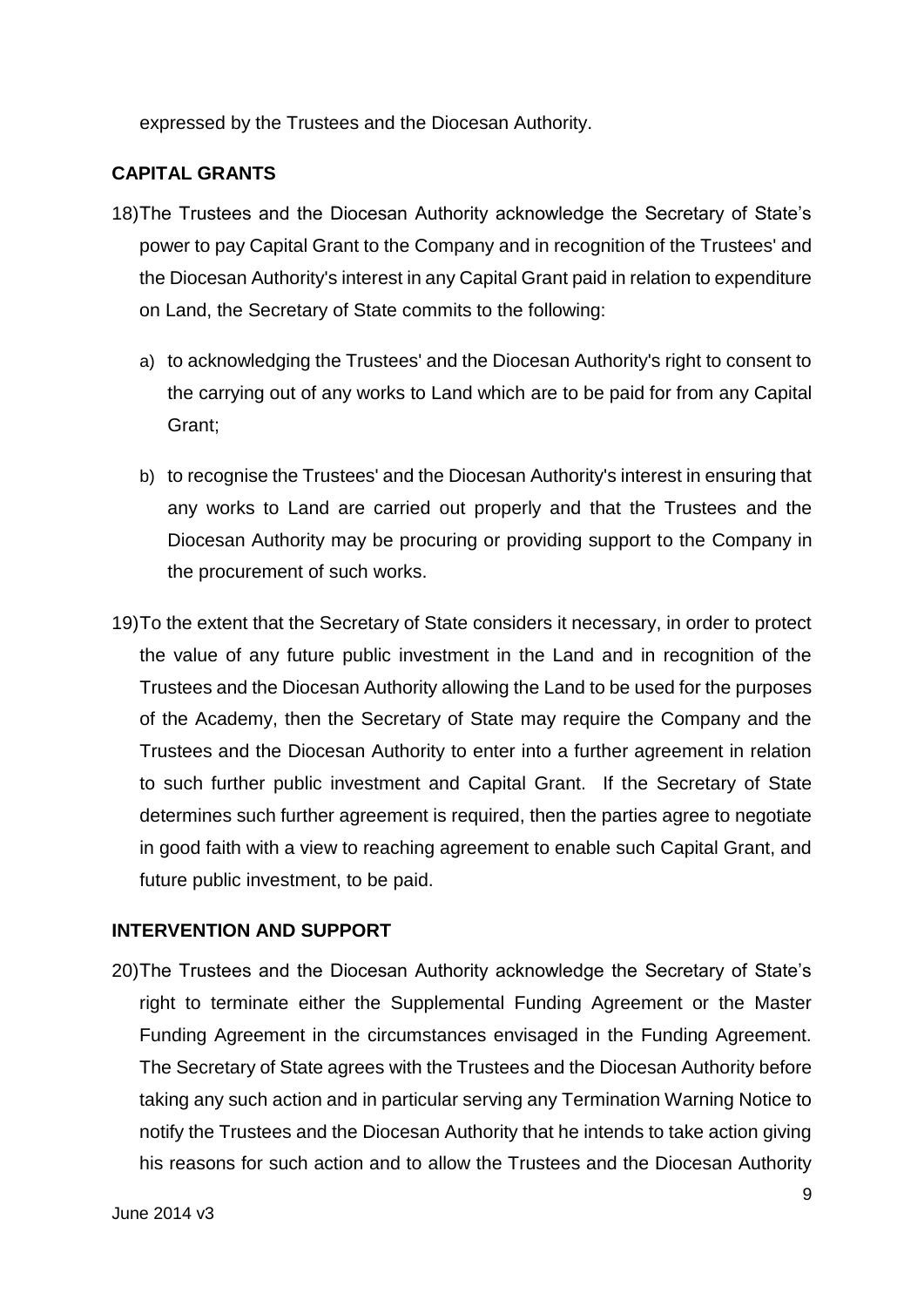a reasonable opportunity to make representations regarding such action, including any actions that the Trustees and the Diocesan Authority intend to take to remedy any failing of the Academy, which the Secretary of State will have due regard to before finally taking any action.

20A) Without prejudice to the generality of clause 20 above, to the extent the Secretary of State has concerns as to the suitability of any person appointed as a director or a member of the Company (the **Relevant Appointee**), the Secretary of State will notify the Diocesan Authority of his concerns before exercising any available remedies in respect of the Relevant Appointee under the Funding Agreement.

20B) As soon as possible following the Secretary of State providing notification under clause 20A, the Secretary of State and the Diocesan Authority will meet to discuss the Secretary of State's concerns. The Diocesan Authority agrees to provide any further information on the Relevant Appointee which is reasonably requested by the Secretary of State and:

(a) the Diocesan Authority acknowledges that the Secretary of State may, in his absolute discretion, carry out any additional due diligence on the Relevant Appointee and agrees to act reasonably in co-operating with any requests for assistance by the Secretary of State; and

(b) the Secretary of State agrees to share any information of concern with the Diocesan Authority and to consult with the Diocesan Authority as to what remedial action should be taken in respect of the Relevant Appointee.

20C) To the extent the Diocesan Authority agrees that the Secretary of State's concerns regarding a Relevant Appointee have merit, the Secretary of State acknowledges that the Diocesan Authority may, in the first instance, determine what remedial action to take in respect of that Relevant Appointee before the Secretary of State exercises any available remedies under the Funding Agreement.

20D) If the Diocesan Authority does not agree with the Secretary of State's concerns regarding a Relevant Appointee, or the Diocesan Authority (in the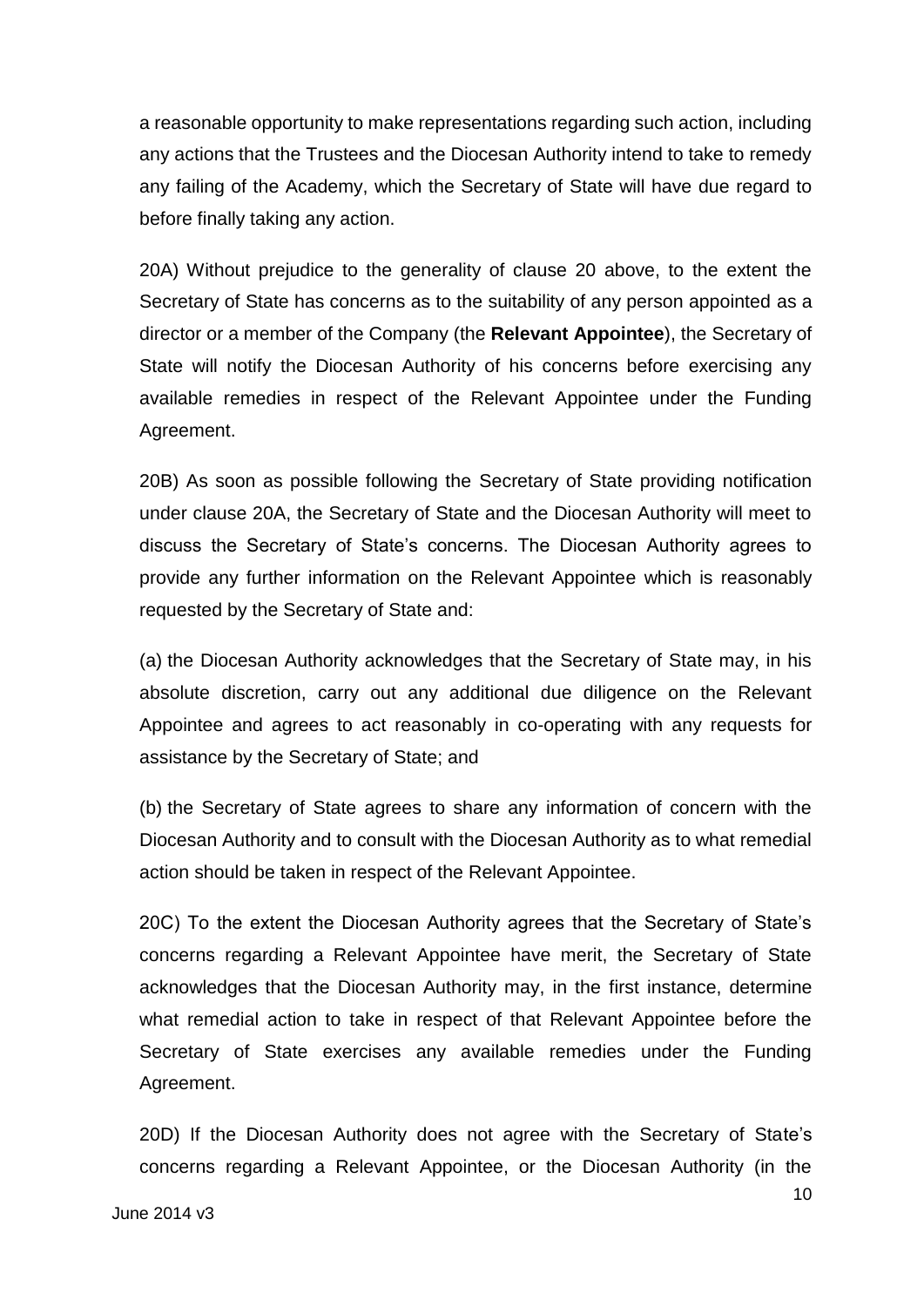Secretary of State's opinion) unreasonably delays taking remedial action or does not otherwise (in the Secretary of State's opinion) take appropriate remedial action, the Secretary of State shall issue a notice under the Funding Agreement requesting that the Diocesan Authority reconsiders its approach, together with any further supporting information of concern.

20E) To the extent the Diocesan Authority does not reconsider its approach, or otherwise does not take remedial action to the Secretary of State's satisfaction, the Secretary of State reserves the right to exercise any available remedies available to him under the Funding Agreement.

20F) Notwithstanding clauses 20D and 20E, the Secretary of State acknowledges and agrees that the decision to remove a Relevant Appointee is the sole responsibility of the Diocesan Authority.

21)Not used.

- 22)In the spirit of partnership, where the Trustees and/or the Diocesan Authority puts forward a school improvement plan, whether or not in the circumstances envisaged in clause 20, the Secretary of State will consider any proposals within it and in good faith will consider any resource or funding implications, without, for the avoidance of doubt, being under any obligation pursuant to this Agreement to agree to fund such proposals.
- 23)The Secretary of State agrees to meet the costs of any relevant statutory denominational inspection proposed by the Trustees and the Diocesan Authority provided these do not occur any more often than once every three years.

23A) Not used.

23B) Not used.

23C) Not used.

23D) Not used.

23E) The parties acknowledge that clauses 2.24 and 2.25 of the Funding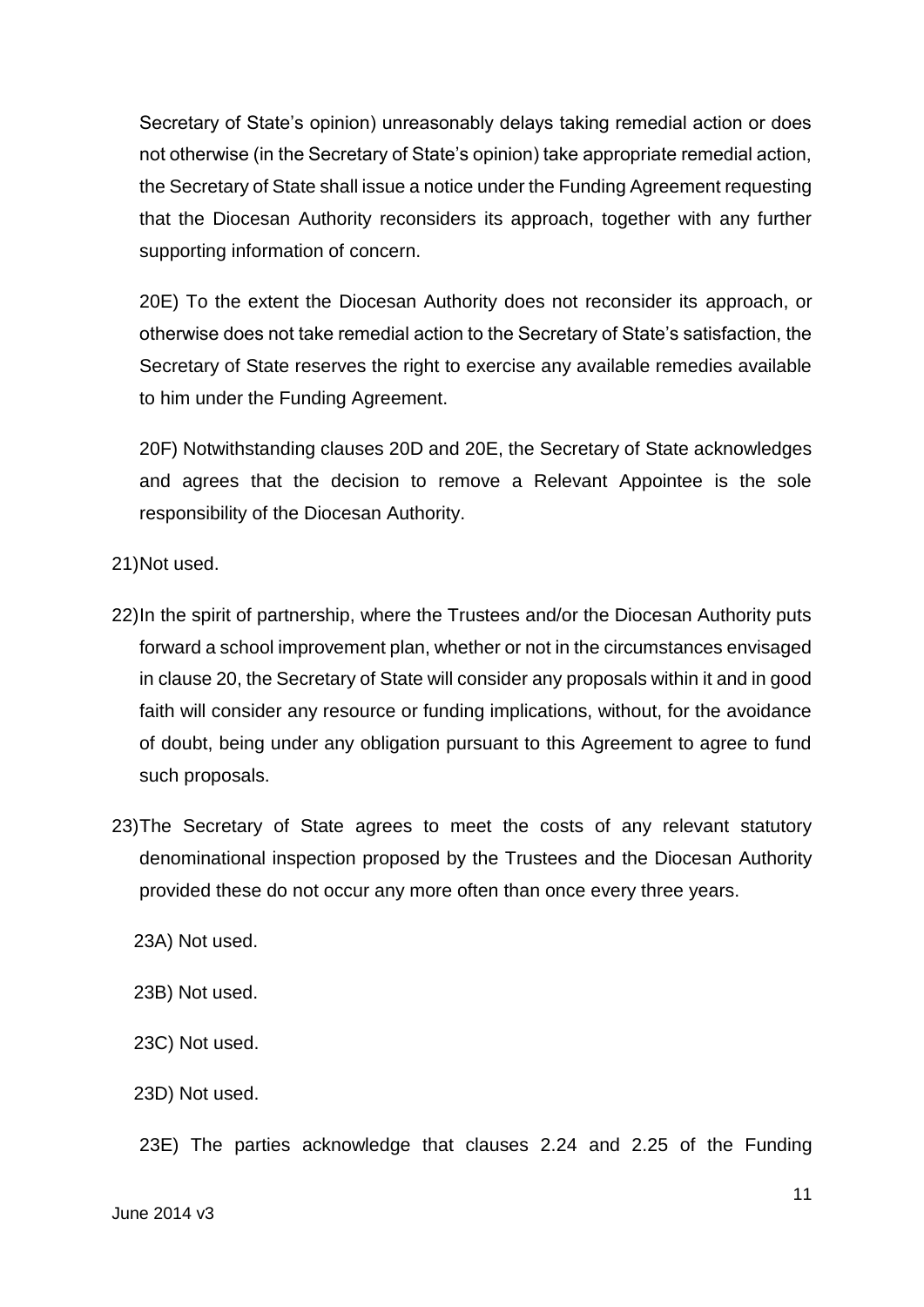Agreement apply to all academies. They explicitly require that pupils are taught about the theory of evolution, and prevent academy trusts from teaching 'creationism' as scientific fact.

23F) 'Creationism', for the purposes of clauses 2.24 and 2.25 of the Funding Agreement and clause 23E above, is any doctrine or theory which holds that natural biological processes cannot account for the history, diversity, and complexity of life on earth and therefore rejects the scientific theory of evolution. The parties acknowledge that Creationism, in this sense, is rejected by most mainstream Churches and religious traditions, including the major providers of state funded schools such as the Catholic Church, as well as the scientific community. It does not accord with the scientific consensus or the very large body of established scientific evidence; nor does it accurately and consistently employ the scientific method, and as such it should not be presented to pupils at the Academy as a scientific theory.

23G) The parties recognise that the teaching of creationism is not part of prevailing practice in the English education system, but acknowledge that it is however important that all schools are clear about what is expected in terms of the curriculum which they need to provide. The parties further recognise that the requirement on every academy and free school to provide a broad and balanced curriculum, in any case prevents the teaching of creationism as evidence based theory in any academy or free school.

23H) The Secretary of State acknowledges that clauses 2.24 and 2.25 of the Funding Agreement, and clauses 23E and 23G above do not prevent discussion of beliefs about the origins of the Earth and living things, such as creationism, in Religious Education, as long as it is not presented as a valid alternative to established scientific theory.

#### <span id="page-11-0"></span>**TERMINATION**

24)The Trustees may give not less than two years written notice to the Company and the Secretary of State to terminate this Agreement.

25)In the event of any termination of either the Supplemental Funding Agreement or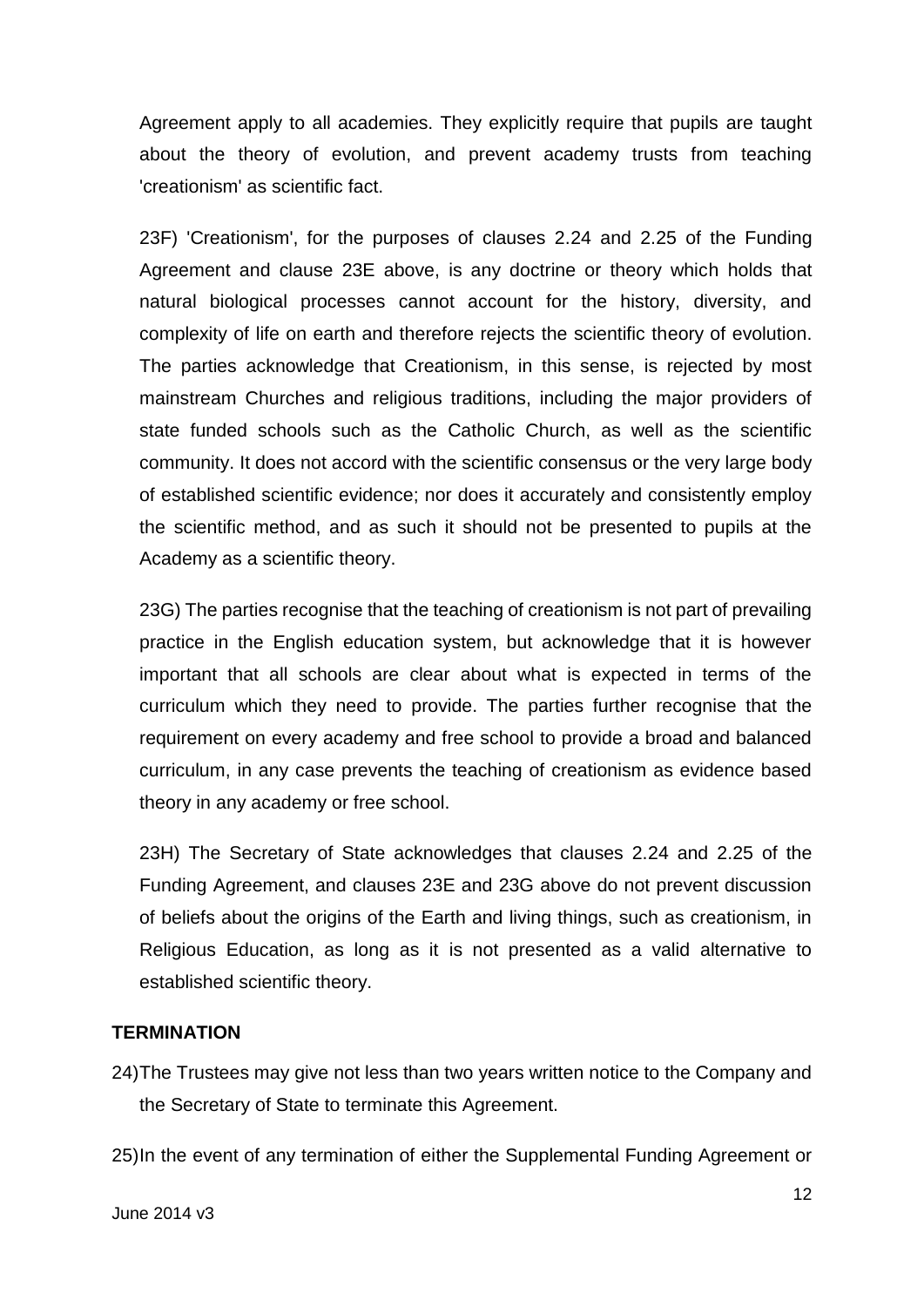the Master Funding Agreement in circumstances where the Academy would not otherwise be closing, the Secretary of State will have due regard to any wishes of the Trustees and/or the Diocesan Authority with regard to the future of the school as a "voluntary" maintained school for the purposes of the School Standards & Framework Act 1998.

26)Notwithstanding any termination or expiry of this Agreement the provisions of clause 25 shall continue to apply.

#### <span id="page-12-0"></span>**MISCELLANEOUS**

- 27)Any notice or other communication concerning this Agreement shall be sent, in the case of a notice or communication from the Secretary of State to the Trustees and the Diocesan Authority at its registered office or such other addressee/address as may be notified in writing from time to time by the Trustees and the Diocesan Authority and, in the case of a notice or communication from the Trustees and the Diocesan Authority to the Secretary of State to Head of Academies Division, Department for Education, Sanctuary Buildings, Great Smith Street, London SW1P 3BT; or such other address as may be notified from time to time by the Secretary of State and where any such notice or communication is sent by post, unless the contrary is proved, it shall be deemed, subject to satisfactory proof of posting, to be effected at the time at which the letter would be received in the ordinary course of post.
- 28)No term of this Agreement is intended to give any entitlement as against any party to any person who is not a party to this Agreement and no term of this Agreement may be enforced by any person other than a party under the Contracts (Rights of Third Parties) Act 1999.
- 29)The obligations of the parties are several and for the avoidance of doubt none of the Company, Trustees or the Diocesan Authority shall be deemed to be liable in respect of the acts or omissions of the other as between these parties and the Secretary of State.
- 30)For the avoidance of doubt nothing in this Agreement is intended to vary or amend any provision of the Funding Agreement or any obligation arising under it.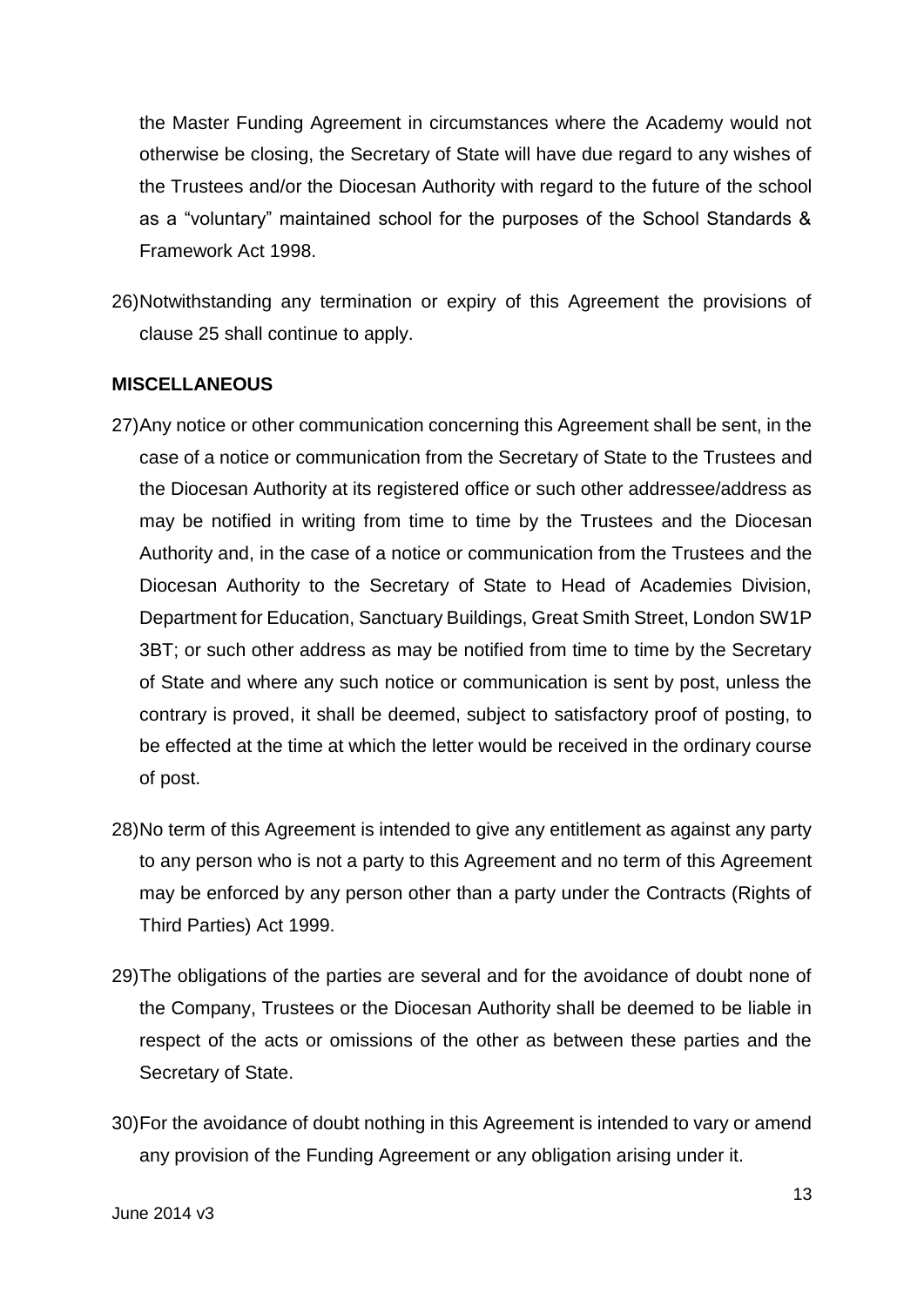This Agreement was executed as a Deed on 2017

Executed on behalf of the Company by:

.......................................... **Director**

In the presence of:

Witness..............................

Address............................

Occupation......................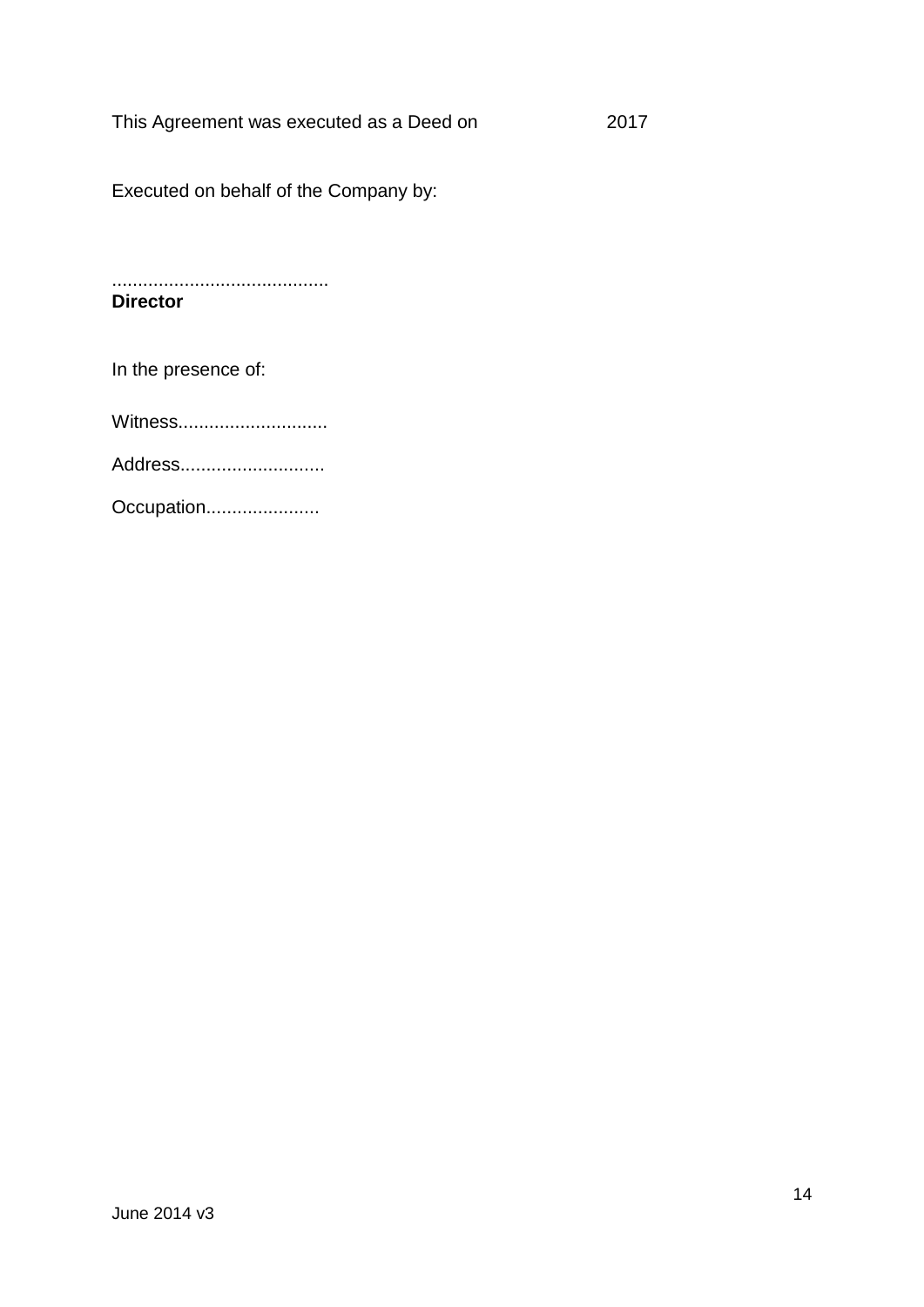Executed on behalf of the Trustees by affixing the Common Seal of the Birmingham Roman Catholic Diocesan Trustees Registered in the presence of:

.......................................... ..................................... **Trustee Trustee**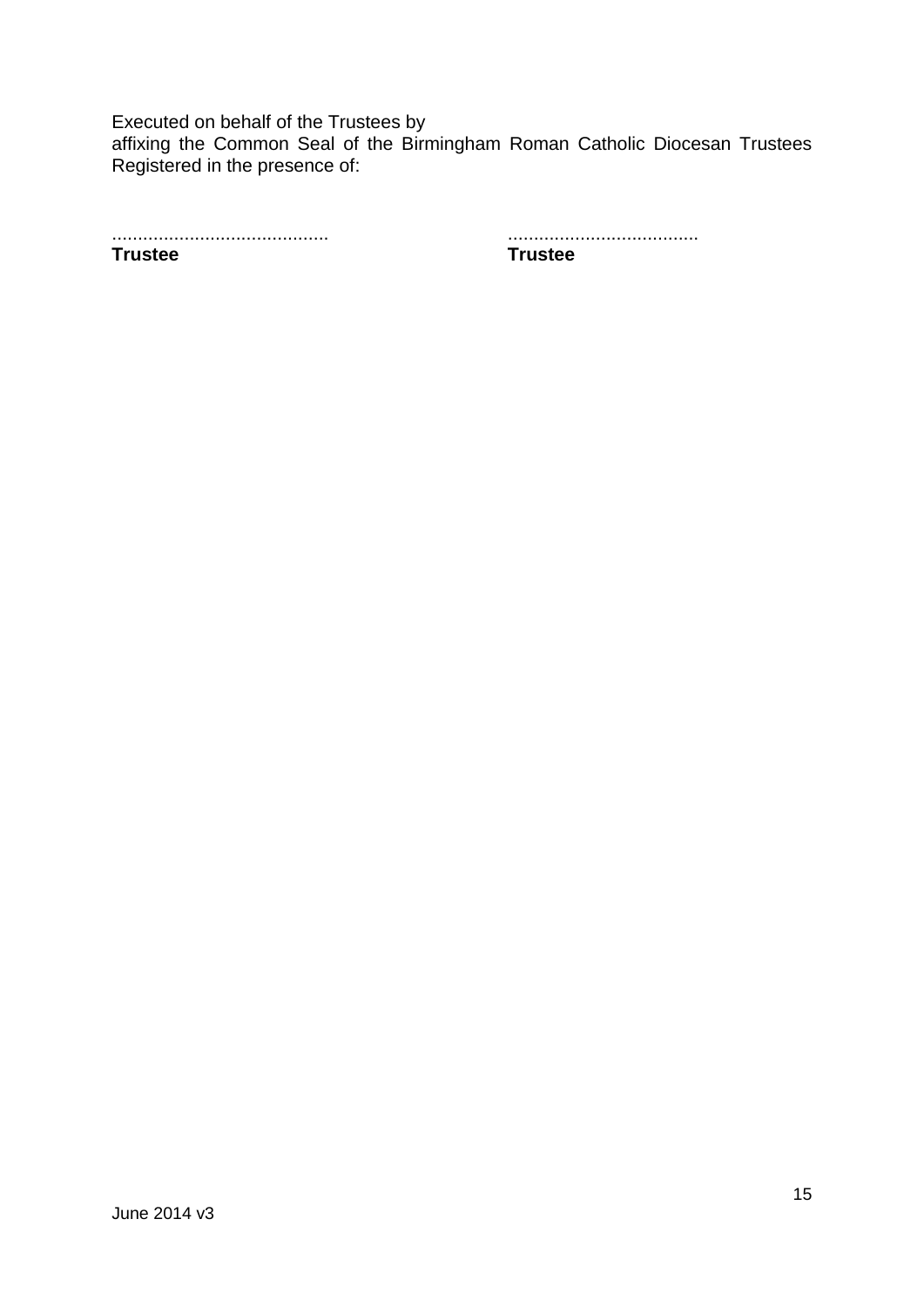Executed as a deed by the Archbishop of Birmingham

……………………………………………

In the presence of

Witness Signature:

Witness Name:

Witness Address:

Witness Occupation: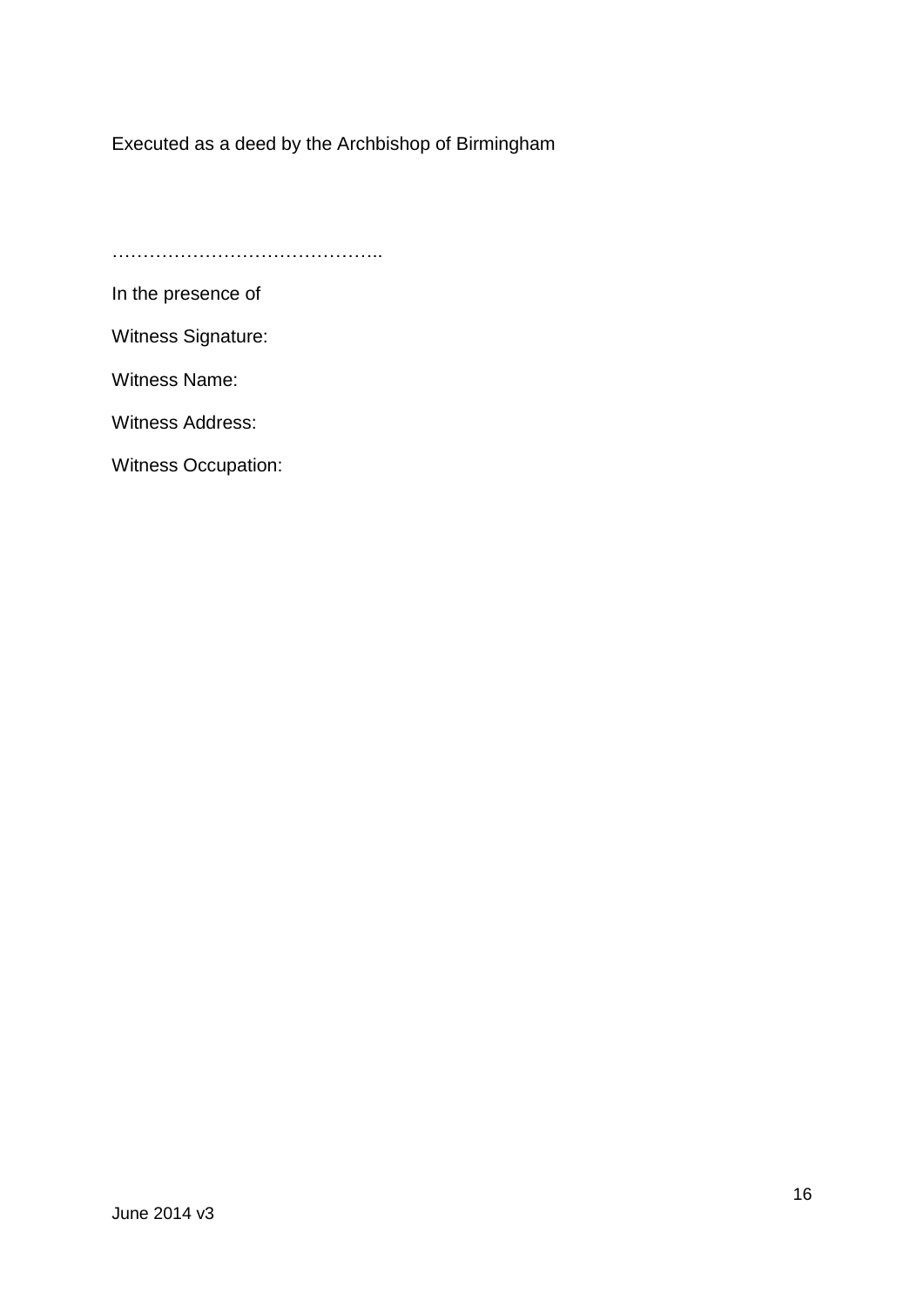The Corporate Seal of the Secretary of State for Education, hereunto affixed is authenticated by:

..........................................

**Duly Authorised**